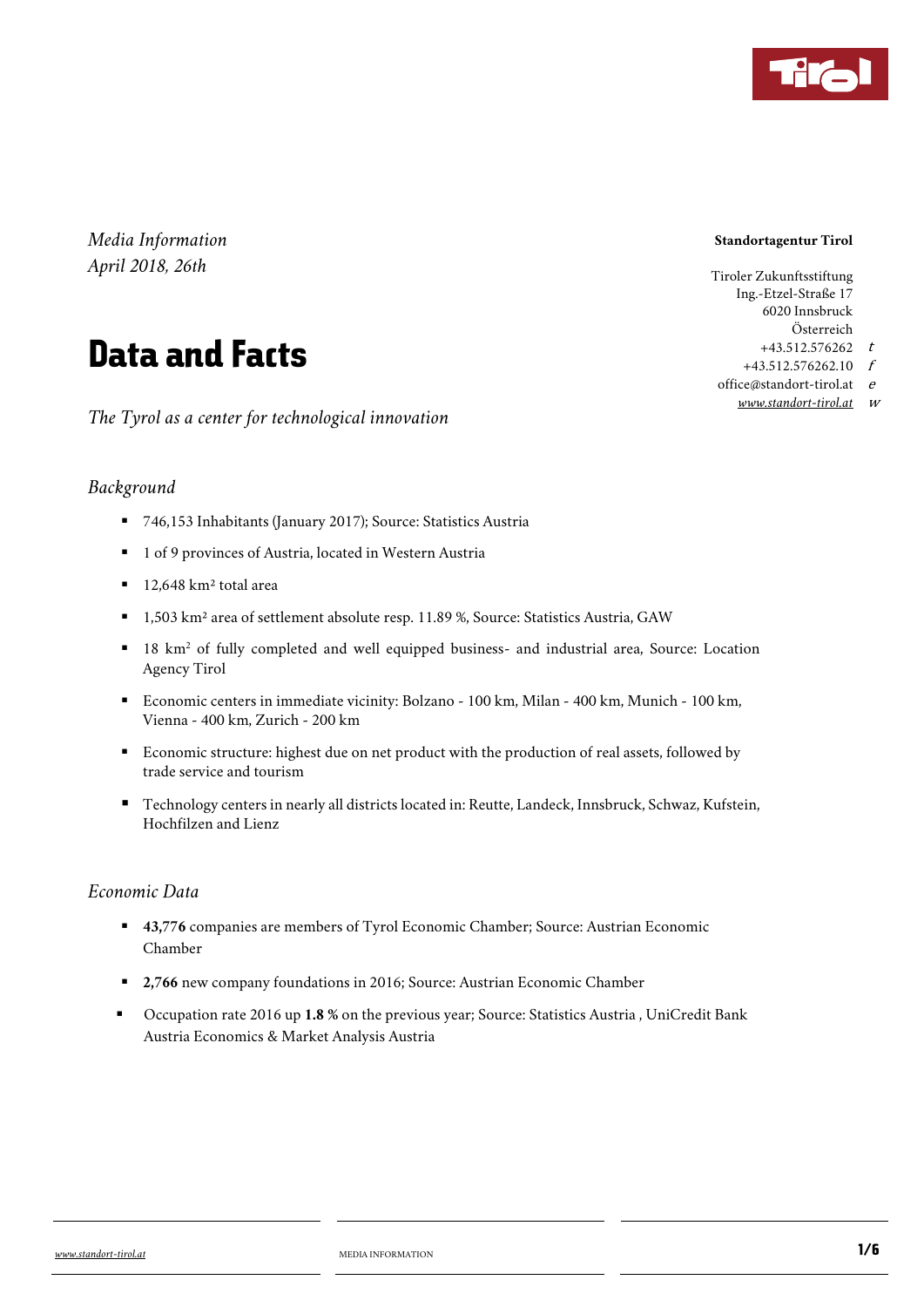

- **377,400** employed persons in 2016; Source: Austrian Economic Chamber
- **€ 30,800 million** regional gross value in 2015; Source: Statistics Austria
- Gross regional product per capita in 2015: **€ 42,000** (cp. Austrian average € 39,400); Source: Austrian Economic Chamber
- Growth of Gross Domestic Product (GDP) 2017 (prognosis): **2.4 %** in Tirol, highest growth among Austria's nine federal states together with Vorarlberg; cp. Austria 1.8 %; Source: UniCredit Bank Austria AG
- Export quota 2016 (prognosis): **37.9 %**; Source: Statistics Austria , UniCredit Bank Austria Economics & Market Analysis Austria
- Overnight Stays: **47.5 million** in 2016; this is over 30 % of all overnight stays in Austria.

## *Research and Development (R&D) Data*

- Research rate or expenditures on R&D as percentage of GDP in 2015: **3.14 %** (cp. Austria 3.02%; cp. EU-28 2.03%); Source: Statistics Austria
- Change in research expenditure from 2013 2015: R&D-expenditures in total: **+ 7 %** R&D-expenditures from the company sector: **+ 7 %**
- Total expenditures on R&D in Tirol during 2015: **€ 975 million** – 9.3 % of Austria´s expenditures; Source: Statistics Austria
- Company expenditures on R&D in Tirol during 2015: **€ 619 million** – 8.33 % of Austria´s expenditures by the business enterprise sector
- Expenditures on R&D in Tirol per capita 2015: **€ 1,325;** third position behind Vienna and Styria; Source: Statistics Austria
- Financing of R&D-expenditures in Tirol during 2015: company sector **48.9** % ( $\in$  477 million), public sector **38** % ( $\in$  371 million), foreign countries including international organisations **11.2 %** (€ 109.6 million), European Union **1.3 %** (€ 12.4 million), private non-commercial sector  $0.5\%$  ( $\in$  5 million)
- Austrian Federal research financing per capita in Tirol during 2015: **€ 392.9** – third highest amount per capita among nine Austrian federal states; Source: Statistics Austria
- Tyrolean Government research financing per capita in Tirol during 2015: **€ 49.2** – second highest amount per capita among nine Austrian federal states; Source: Statistics Austria
- Company research financing per capita in Tirol during 2015: **€ 648** – third highest amount per capita among nine Austrian federal states; Source: Statistics Austria

*www.standort-tirol.at* MEDIA INFORMATION 2/6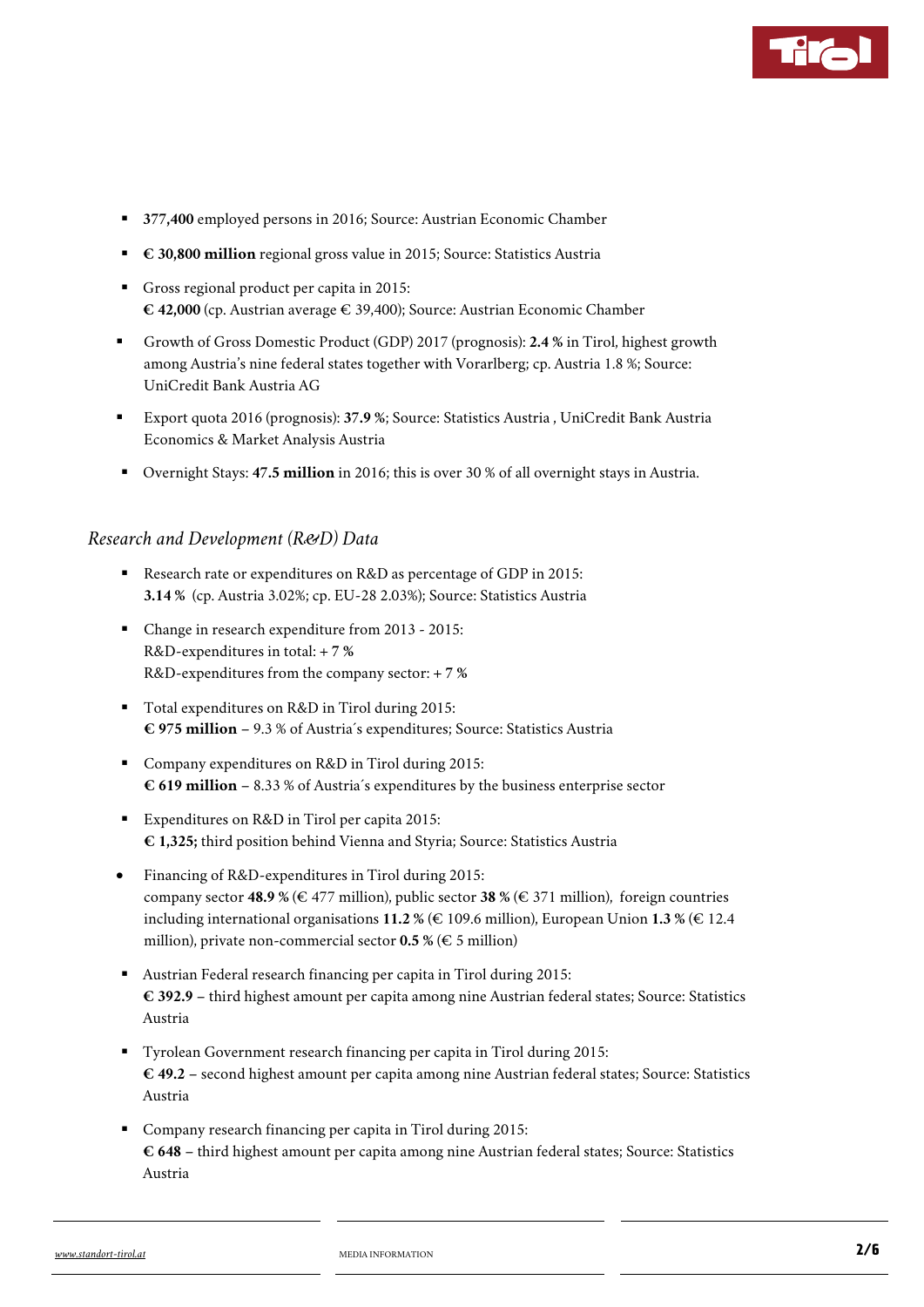

- R&D-employees (Full Time Equivalents) in total in Tirol in 2015: **5,724**; + 4.6 % compared to 2013
- R&D-employees (Persons) in the company Sector in Tirol 2015: **4,646**; + 4.6% compared to 2013
- **146** issued patents and utility models by IPC in year 2016; Source: Austrian Patent Office, GAW.

# *R&D Bodies*

## **Universities**

- **University Innsbruck**
- **Medical University Innsbruck**
- UMIT, private university for health sciences, medical informatic and technics
- **Management Center Innsbruck (MCI)**
- University of Applied Sciences Kufstein
- University of Applied Sciences (Health), Innsbruck

## **Special university and non-university research facilities - selected**

- ADSI, Austrian Drug Screening Institute, Austrian Academy of Sciences
- CMBI, Center for Molecular Biosciences Innsbruck
- Core Facility: NanoLab Material Sciences, University Innsbruck
- Institute of quantum optics and quantum information, Austrian Academy of Sciences
- Institute of Mountain Research: Human and Environment, Austrian Academy of Sciences
- Material Center Tyrol, University Innsbruck
- **Tyrolean Cancer Research Institute**

#### **Joint research: Industry – Public (University)**

#### **Christian Doppler Laboratories:**

- Christian Doppler-Labor for Iron metabolism and anemia research (Partners: Medical University Innsbruck; AOP Orphan Pharmaceuticals AG)
- Christian Doppler Labor for Viral Immunotherapy of Cancer (Partners: Medical University Innsbruck; Boehringer Ingelheim Pharma GmbH)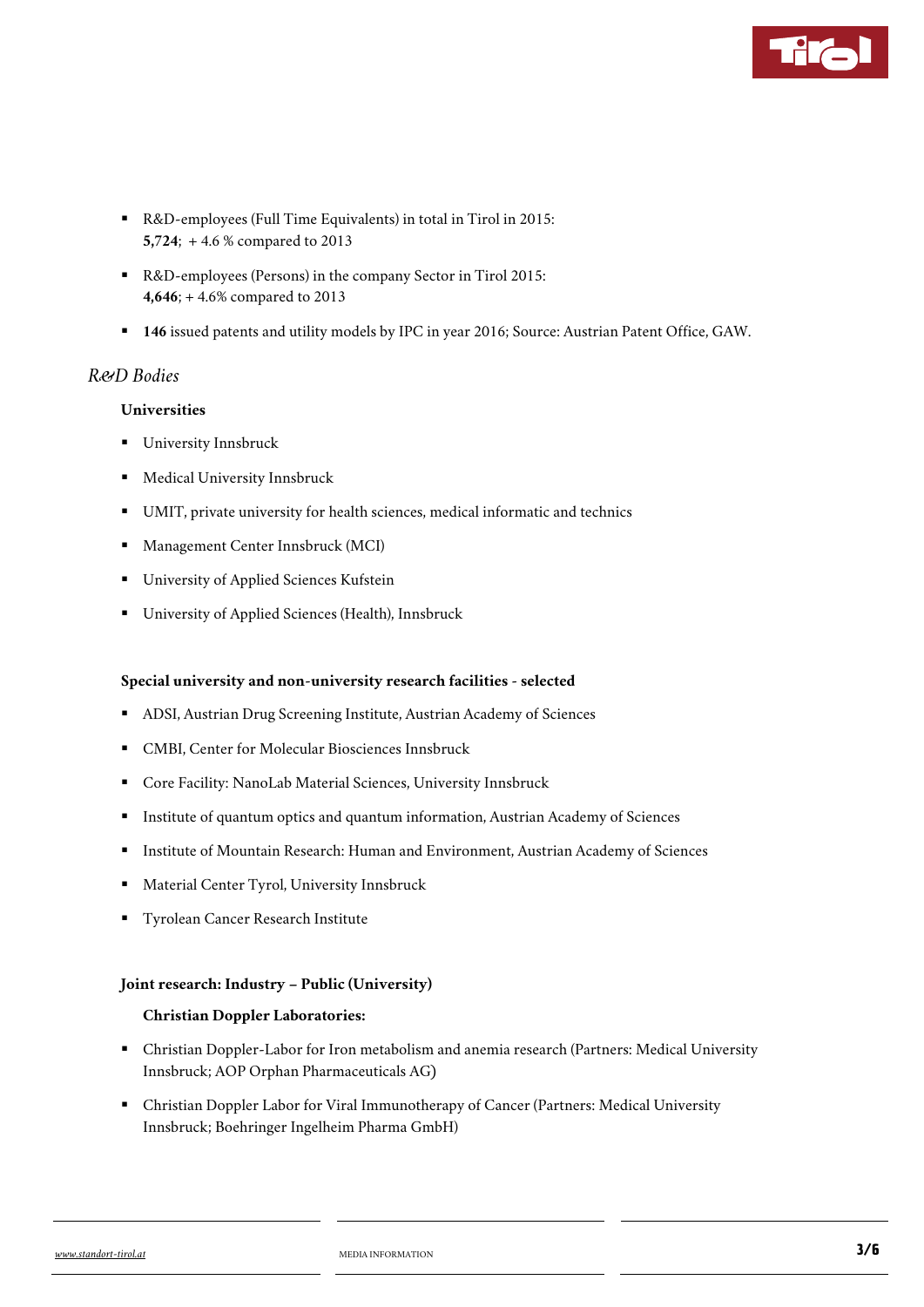

- Christian Doppler Labor I-CARE for Cancer Immunotherapy with Pharmakological NR2F6 Inhibitor (Partners: Medical University Innsbruck; Daiichi Sankyo Co. Ltd)
- Christian Doppler Labor für Mucosal Immunology (Partners: Medical University Innsbruck; AbbVie GmbH)
- Christian Doppler Laboratory for Insulin Resistance (Partners: Medical University Innsbruck; MSD Merck Sharp & Dohme GmbH)
- Christian Doppler Labor für invasive Pilzinfektionen (Partner: Medizinische Universität Innsbruck; Fritz Egger GesmbH & Co OG, Gilead Sciences GesmbH)
- Christian Doppler Laboratory for Application-oriented Improvement of the mixture of binding material and production of cement (Partners: University Innsbruck, Unit of Material Technology, Faculty of Civil Engineering; Schretter & Cie GmbH & Co KG; Doka Industrie GmbH; Fibre C Austria GmbH)

### **International Centers of Excellence:**

- ACIB Austrian Centre of Industrial Biotechnoloy (Federal promotional program COMET, participation in K2-Center)
- K2-MPPE (Material technology; Federal promotional program COMET, participation in K2- Center)
- K1-MET (Process metallurgy, Federal promotional program COMET, participation in K1-Center)
- K1 LEC EvoLET (Gas and dual fuel large engines, Federal promotional program COMET, participation in K1-Center)
- VASCage (Aging research related to diseases of the blood vessels, Federal promotional program COMET, COMET-project)
- WoodCAR (Wood for Automotive Applications, participation in COMET-project)
- TCCV Textile Competence Centre Vorarlberg (COMET, led by University Innsbruck, Research Institute of Textile Chemistry and Textile Physics, COMET-Projekt)
- JOIN (Joining of metallic materials, Federal promotional program COMET, participation in COMET-Project)

## **Selected Regional Centers of Exellence (Subsidy in context of the country programme K-Regio or common framework of the Tyrol future foundation)**

- EFRE K-Regio Faenomenal (Further development of an innovative technology for surface coating to provide coated objects with bioactive or microbial properties)
- EFRE K-Regio Optimierte Keramik (Development of new applications for technical ceramics with simulation of new material properties based on multi-scale modelling)
- EFRE K-Regio eVita (Development of electrodes for the optimization of prostheses to stimulate the organ of balance in the inner ear)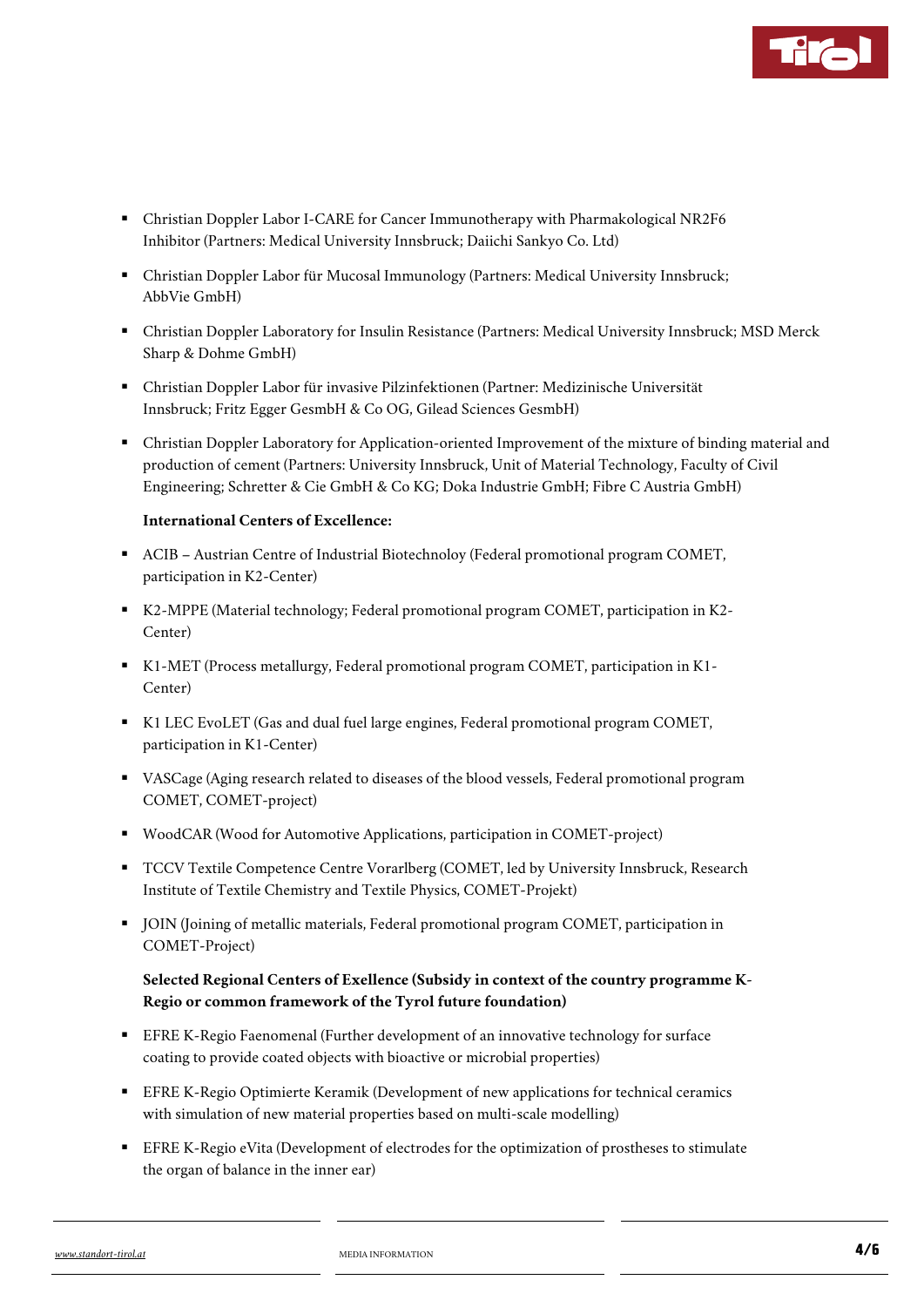

- EFRE K-Regio SolarHydrogen (Development of a more efficient and cost-effective process for producing hydrogen as an energy carrier)
- Textiles (Materials research for sports, leisure and health sector, supra-regional corporate subsidy through the countries Tyrol and Vorarlberg)
- K-Regio Innovative Tube Design ((Research and development for the use of novel fiber composites in new products, especially for the automotive industry)
- K-Regio MitoFit ((Further development of an approved laboratory device for measuring the mitochondrial respiration into a medical device for routine use)
- K-Regio VAMEL (Development of a hearing implant eligible to compensate symptoms of a failing vestibular organ)
- K-Regio PowerBox² (Research on use of various biomass waste material for production of renewable energy by thermic gasification in small, decentralized power plants)

### **Project Management Interdisciplinary Group Research**

CEMIT – Center of Excellence in Medicine and IT

#### **Accelerators of technology transfer**

- Gründungszentrum Start Up Tirol GmbH (Federal aid program A*plus*B Scale Up)
- Transferstelle Wissenschaft Development- and Transfercenter University of Innsbruck

# *Business*

## **Clusters – critical success factor interconnectedness**

|  | Cluster Renewable Energies Tirol      |        |
|--|---------------------------------------|--------|
|  | Members                               | 58     |
|  | Employees                             | 7,530  |
|  | Annual Turnover (million $\epsilon$ ) | 3,652  |
|  | Cluster IT Tirol                      |        |
|  | Members                               | 89     |
|  | Employees                             | 2,334  |
|  | Annual Turnover (million $\epsilon$ ) | 292    |
|  | Cluster Life Sciences Tirol           |        |
|  | Members                               | 44     |
|  | Employees                             | 13,511 |
|  | Annual Turnover (million $\epsilon$ ) | 2,535  |
|  | Cluster Mechatronics Tirol            |        |
|  | Members                               |        |